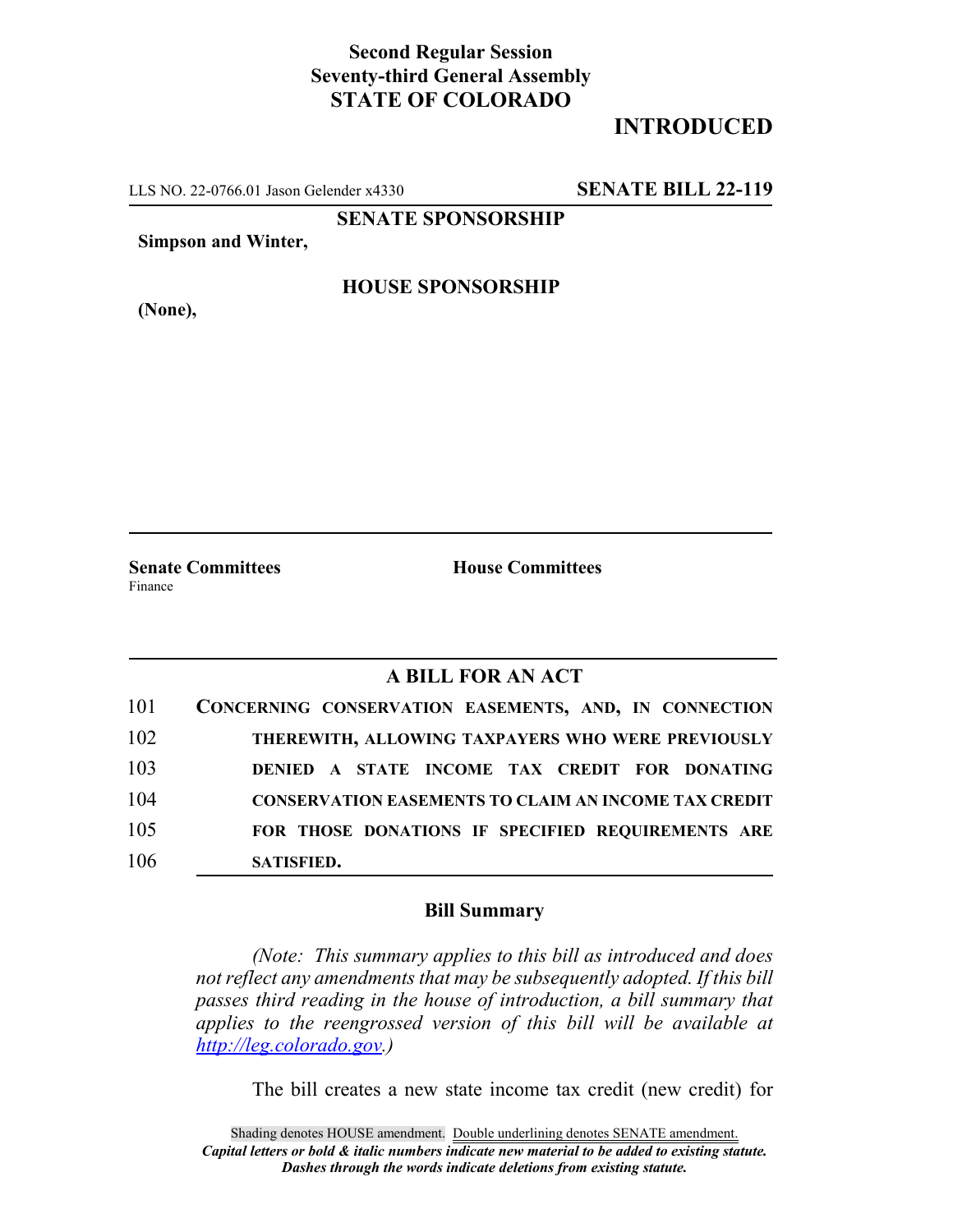certain taxpayers who were denied state income tax credits for conservation easements donated between 2000 and 2013 (original credit) if the federal internal revenue service allowed a federal income tax deduction for the same donation. A donation is eligible for the new credit only if the land subject to the donated conservation easement for which the original credits were disallowed was owned by the landowner, a family member of the landowner, or a trust or other legal entity controlled by the landowner or one or more members of the family of the landowner for not less than 3 consecutive years prior to the date of the donation.

The amount of the new credit is based upon the amount of the original credit that could have been claimed at the time of the original donation based upon the value of the donation accepted by the internal revenue service; except that the fair market value of the land used to calculate the value of the new credit cannot exceed 250% of the donor's cost basis in the land subject to the donated conservation easement. The amount of the new credit is reduced by any amount that was allowed to be claimed against Colorado income tax or otherwise reinstated to the claimant of the original credit. The new credit is not refundable but may be carried forward or transferred in the same manner as the original credit. The department of revenue is required to make information about the new credit available online.

The bill establishes a process for applying to the division of conservation to claim the new credit. If the original credit that was denied was transferred to another taxpayer as transferee, the bill provides a process for all parties to the transaction to submit a mutual application to claim the new credit or, if there is objection, an ombudsman process to resolve disputes about the distribution of the credit.

2 **SECTION 1.** In Colorado Revised Statutes, **add** 39-22-522.7 as

3 follows:

 **39-22-522.7. Conservation easement tax credits - credit for previously denied claims - rules - legislative declaration - intent - definition.** (1) THE GENERAL ASSEMBLY HEREBY FINDS AND DECLARES 7 THAT:

8 (a) IT IS THE INTENT OF THE GENERAL ASSEMBLY TO PROVIDE 9 RELIEF THAT WILL REPAIR THE HARM CAUSED BY THE DEPARTMENT OF 10 REVENUE'S DISALLOWANCE OF COLORADO CONSERVATION EASEMENT TAX

<sup>1</sup> *Be it enacted by the General Assembly of the State of Colorado:*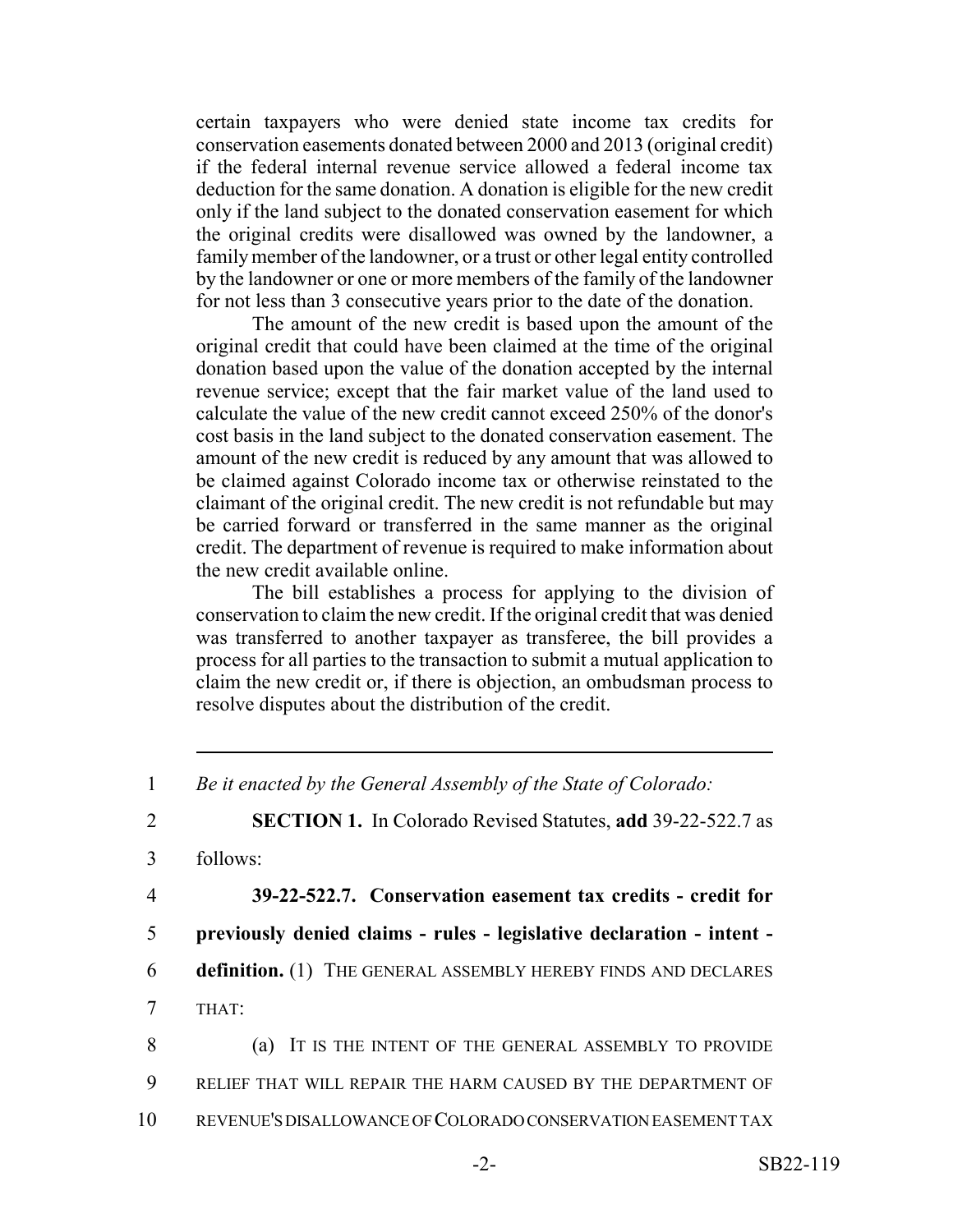CREDITS TO LANDOWNERS WHO IN GOOD FAITH, SUBJECT TO SUBSECTION (6) OF THIS SECTION, CONVEYED CONSERVATION EASEMENTS TO QUALIFIED CONSERVATION EASEMENT HOLDERS BETWEEN JANUARY 1, 2000, AND DECEMBER 31, 2013;

 (b) STATE REPRESENTATIVE KIMMI LEWIS FROM HOUSE DISTRICT 64, WHO PASSED AWAY IN DECEMBER 2019, WORKED TIRELESSLY DURING HER CAREER AS A LEGISLATOR TO PROVIDE HELP TO LANDOWNERS WHO HAD CONSERVATION EASEMENT CREDITS ARBITRARILY DISALLOWED; AND (c) RESOLUTION OF THIS HARM BY ALLOWING A LANDOWNER TO CLAIM A TAX CREDIT, OR PURSUE EXTINGUISHMENT, FOR A CONSERVATION EASEMENT DONATION THAT WAS ACCEPTED BY THE FEDERAL INTERNAL REVENUE SERVICE AND CONVEYED IN GOOD FAITH SUBJECT TO 13 SUBSECTION (5) OF THIS SECTION, BUT ULTIMATELY DENIED BY THE STATE, WILL END THE NEARLY TWO-DECADES-LONG CONFLICT OVER COLORADO'S CONSERVATION EASEMENT TAX CREDIT PROGRAM, RESTORE THE INTEGRITY OF THE PROGRAM, AND ALLOW THE PROGRAM TO MOVE FORWARD TO CONTINUE THE GOOD WORK OF CONSERVING COLORADO'S 18 INCREASINGLY LIMITED OPEN SPACE AND NATURAL RESOURCES.

 (2) NOTWITHSTANDING ANY OTHER PROVISION OF LAW AND SUBJECT TO THE REQUIREMENTS AND LIMITATIONS SET FORTH IN SUBSECTION (3) OF THIS SECTION, A LANDOWNER SHALL BE ALLOWED TO CLAIM A TAX CREDIT WITH RESPECT TO THE INCOME TAXES IMPOSED BY THIS ARTICLE 22 FOR EACH PERPETUAL CONSERVATION EASEMENT IN GROSS DONATED IN GOOD FAITH BETWEEN JANUARY 1, 2000, AND DECEMBER 31, 2013, FOR WHICH A TAX CREDIT WAS CLAIMED PURSUANT TO SECTION 39-22-522 AND WAS DENIED IN WHOLE OR IN PART IF A FEDERAL CONSERVATION EASEMENT TAX DEDUCTION WAS ACCEPTED BY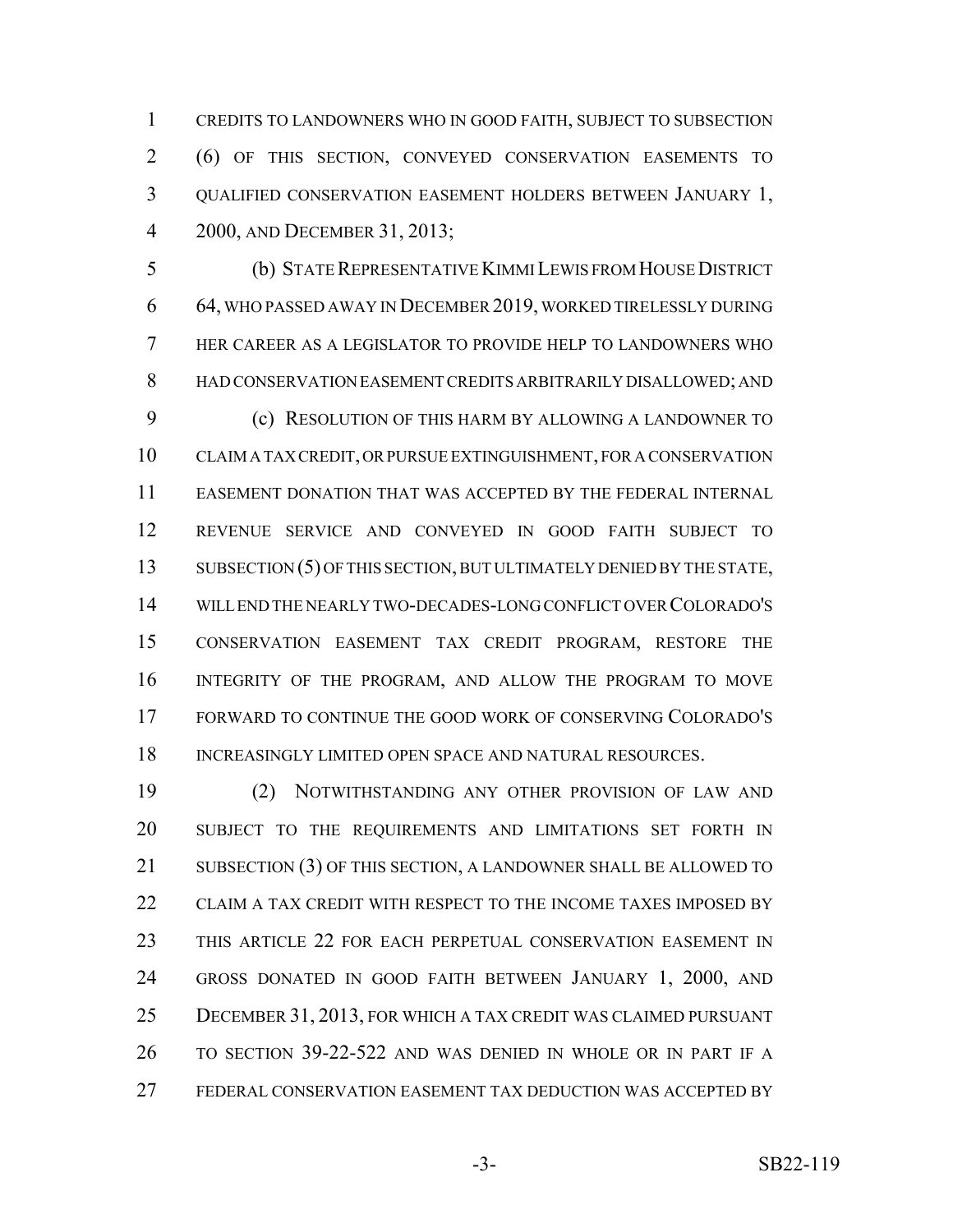THE FEDERAL INTERNAL REVENUE SERVICE FOR THE SAME DONATION.

 (3) (a) A DONATION OF A PERPETUAL CONSERVATION EASEMENT IN GROSS IS ELIGIBLE FOR THE CREDIT ALLOWED BY SUBSECTION (2) OF THIS SECTION ONLY IF THE LAND SUBJECT TO THE PERPETUAL CONSERVATION EASEMENT IN GROSS FOR WHICH THE INITIAL CREDITS WERE DISALLOWED WAS OWNED BY THE LANDOWNER, A FAMILY MEMBER OF THE LANDOWNER, OR A TRUST OR OTHER LEGAL ENTITY CONTROLLED BY THE LANDOWNER OR ONE OR MORE MEMBERS OF THE FAMILY OF THE LANDOWNER FOR NOT LESS THAN THREE CONSECUTIVE YEARS PRIOR TO THE DATE OF THE DONATION OF THE PERPETUAL CONSERVATION EASEMENT IN GROSS.

 (b) THE AMOUNT OF THE CREDIT ALLOWED FOR EACH DONATION SHALL BE EQUAL TO THE FULL AMOUNT OF THE CREDIT THAT COULD HAVE BEEN CLAIMED FOR THE DONATION, BASED ON THE FAIR MARKET VALUE DETERMINED PURSUANT TO SUBSECTION (3)(c) OF THIS SECTION, PURSUANT TO THE APPLICABLE LAW IN EFFECT AT THE TIME OF THE DONATION.

 (c) THE FAIR MARKET VALUE OF THE DONATION SHALL BE THE LESSER OF:

**(I) THE FAIR MARKET VALUE OF THE CONSERVATION EASEMENT**  CONTRIBUTION ACCEPTED BY THE INTERNAL REVENUE SERVICE AS REFLECTED ON THE FEDERAL INCOME TAX FORM 8283 OR AMENDED BY A SUBSEQUENT FEDERAL APPEAL PROCESS, FEDERAL COURT, OR UNITED STATES TAX COURT RULING; OR

25 (II) IF THE DONATED REAL PROPERTY WAS PURCHASED BY THE 26 DONOR, TWO HUNDRED FIFTY PERCENT OF THE DONOR'S COST BASIS.

27 (d) THE AMOUNT OF ANY CREDIT ALLOWED PURSUANT TO THIS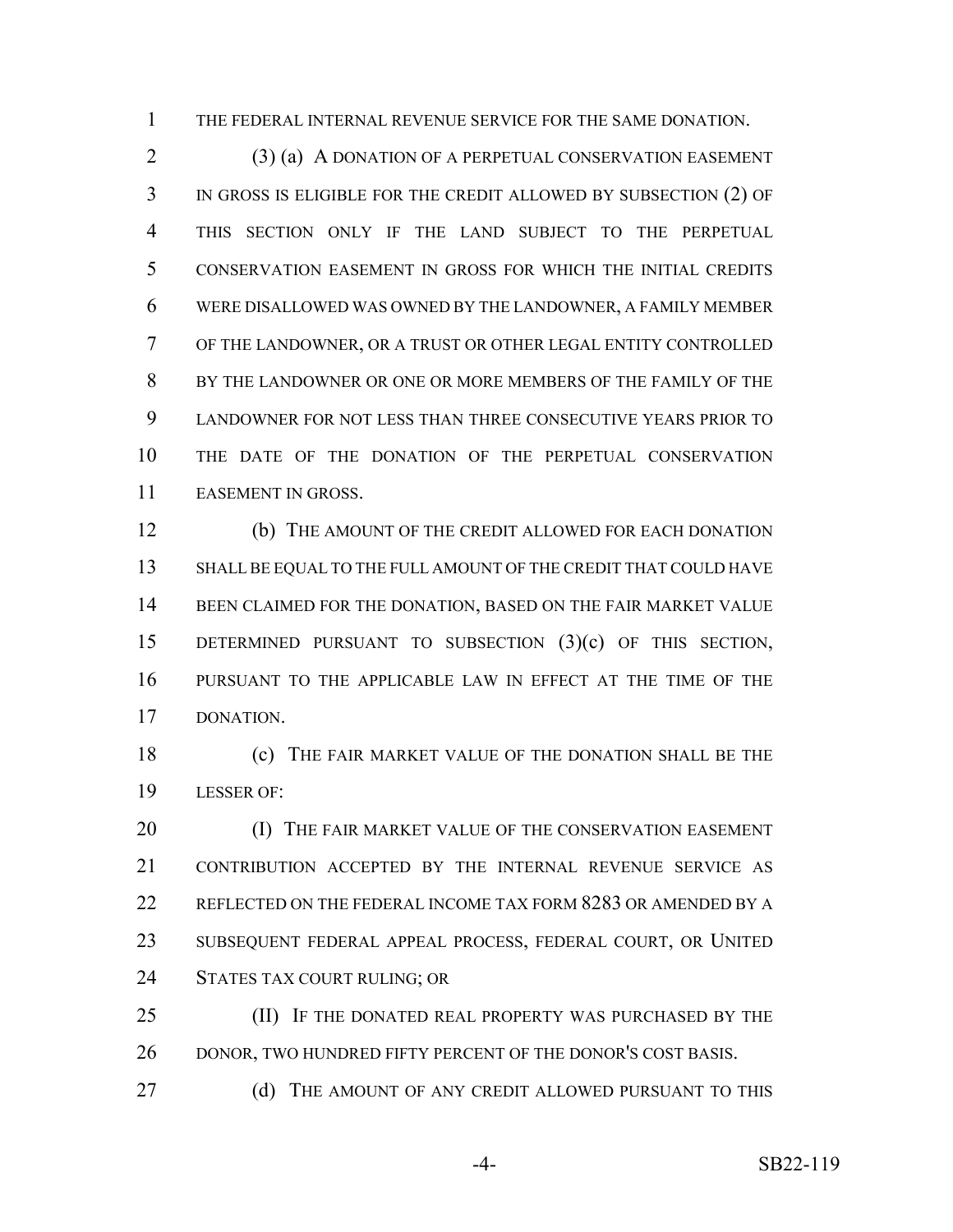SECTION SHALL BE DECREASED BY ANY AMOUNT OF CREDIT THAT WAS OTHERWISE ALLOWED TO BE CLAIMED AGAINST THE TAXES IMPOSED BY THIS ARTICLE 22 OR OTHERWISE REINSTATED, AND BY ANY AMOUNT THAT WAS REIMBURSED OR OTHERWISE ALLOWED TO THE TRANSFEREE AS A RESULT OF A SETTLEMENT, LITIGATION, OR OTHER MEANS THAT PROVIDED COMPENSATION TO THE TRANSFEREE.

 (4) BY AUGUST 15, 2022, THE DEPARTMENT OF REVENUE SHALL MAKE READILY AVAILABLE ONLINE FOR ANY TAXPAYER WHO HAD A TAX CREDIT DENIED IN WHOLE OR IN PART FOR A CONSERVATION EASEMENT DONATED BETWEEN JANUARY 1, 2000, AND DECEMBER 31, 2013, INFORMATION THAT THE TAXPAYER MAY BE ELIGIBLE TO APPLY FOR A CREDIT PURSUANT TO THIS SECTION. THE INFORMATION MUST INCLUDE THE APPLICATION FORM AND PROCESS CREATED BY THE DIVISION PURSUANT TO SUBSECTION (5) OF THIS SECTION. THE ONLINE INFORMATION MUST OUTLINE THE PROCESS FOR APPLYING FOR A CREDIT AND THE CRITERIA USED TO DETERMINE THE AMOUNT OF THE CREDIT.

 (5) A TAXPAYER MUST SUBMIT A CLAIM FOR A CREDIT TO THE DIVISION OF CONSERVATION IN THE DEPARTMENT OF REGULATORY AGENCIES NO LATER THAN SEPTEMBER 30, 2023. THE CLAIM MUST BE SUBMITTED USING A FORM AND PROCESS CREATED BY THE DIVISION AND IN COORDINATION WITH THE WORKING GROUP CONVENED IN ACCORDANCE 22 WITH SECTION 12-15-106 (14.5). THE CLAIM MUST BE ACCOMPANIED BY 23 THE FOLLOWING:

 (a) A COPY OF THE FEDERAL INCOME TAX FORM 8283 USED TO SUBSTANTIATE A FEDERAL DEDUCTION FOR THE DONATED CONSERVATION EASEMENT;

(b) IF THE ORIGINAL AMOUNT OF DEDUCTION CLAIMED ON THE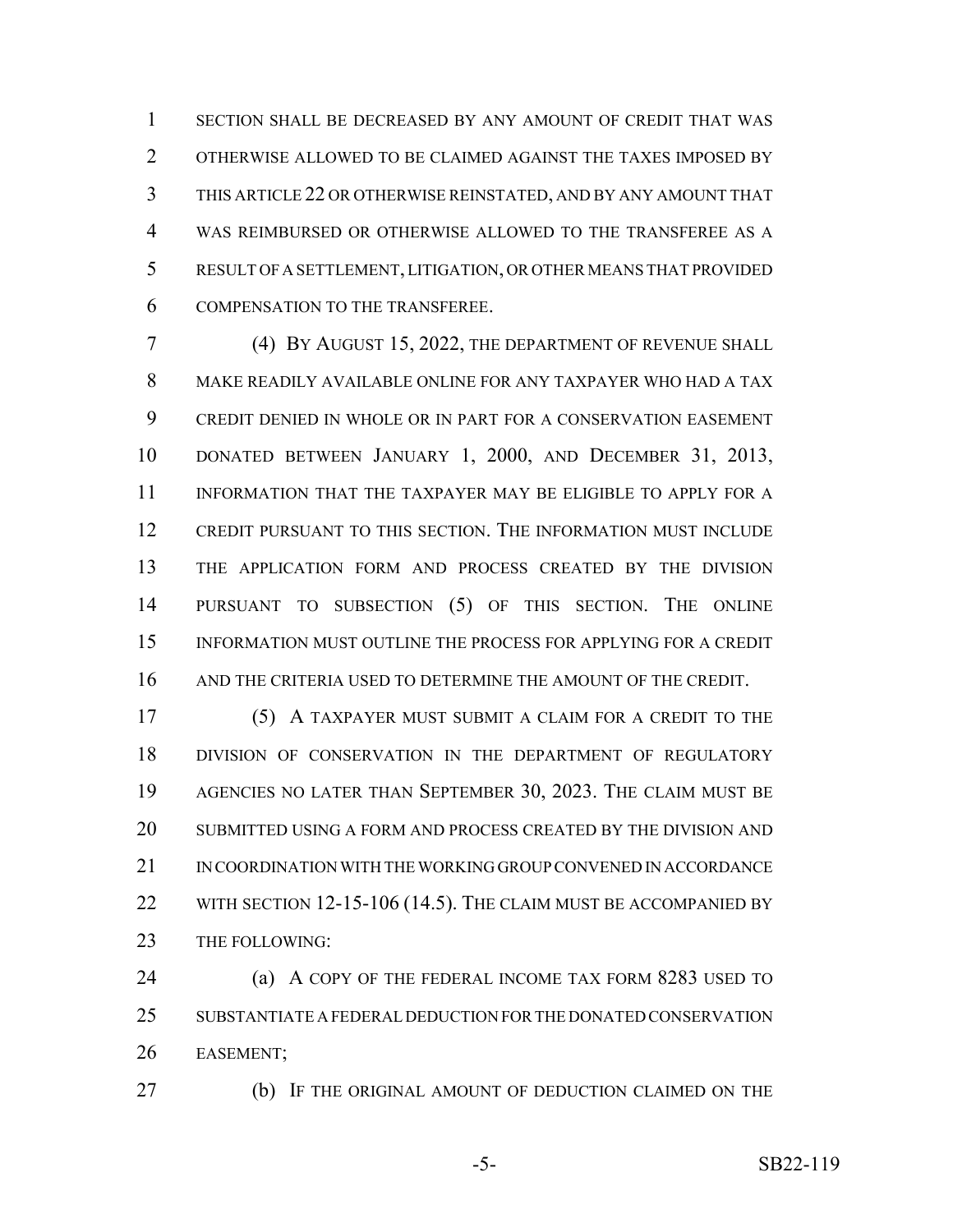FEDERAL INCOME TAX FORM 8283 WAS ADJUSTED, DOCUMENTATION CONFIRMING THE AMOUNT ULTIMATELY ALLOWED BY THE INTERNAL REVENUE SERVICE, A FEDERAL COURT, OR THE UNITED STATES TAX COURT AND CLAIMED BY MEANS OF AN ADJUSTED FEDERAL TAX RETURN ACCEPTED BY THE INTERNAL REVENUE SERVICE; AND

 (c) DOCUMENTATION CONFIRMING SETTLEMENT OF THE CREDIT AMOUNT ALLOWED BY THE DEPARTMENT OF REVENUE.

 (6) AS USED IN THIS SECTION, "GOOD FAITH" MEANS THAT A PERSON OR ENTITY HONESTLY RELIED UPON A LICENSED PROFESSIONAL TO ESTABLISH THE VALUE OF A CONSERVATION EASEMENT, DID NOT KNOWINGLY MISREPRESENT THE VALUE OF THE CONSERVATION EASEMENT, AND FOLLOWED THE APPLICABLE LAWS AND REGULATIONS SET FORTH IN STATUTE, DEPARTMENT OF REVENUE RULES, AND THE FEDERAL INTERNAL REVENUE CODE AND FEDERAL DEPARTMENT OF TREASURY REGULATIONS IN EFFECT AT THE TIME OF THE CONVEYANCE OF THE CONSERVATION EASEMENT.

 (7) IF A PERSON ELIGIBLE TO RECEIVE A CREDIT PURSUANT TO THIS 18 SECTION IS NO LONGER LIVING, THE CREDIT MAY BE CLAIMED BY THE APPROPRIATE ESTATE, HEIR, SUCCESSOR, OR ASSIGNEE.

 (8) IF MORE THAN ONE PERSON OR ENTITY HAS A CLAIM TO A CREDIT RELATED TO A PARTICULAR DONATION OF A CONSERVATION EASEMENT, CLAIMANTS MAY WORK TOGETHER TO COORDINATE THE 23 APPROPRIATE DISTRIBUTION OF CREDITS.

 (9) IF A TAXPAYER TRANSFERRED ALL OR A PORTION OF A TAX CREDIT FOR A CONSERVATION EASEMENT DONATION THAT QUALIFIES FOR A CREDIT PURSUANT TO THIS SECTION TO ANOTHER TAXPAYER AS 27 TRANSFEREE PURSUANT TO SECTION 39-22-522 (7), THEN THE TRANSFEREE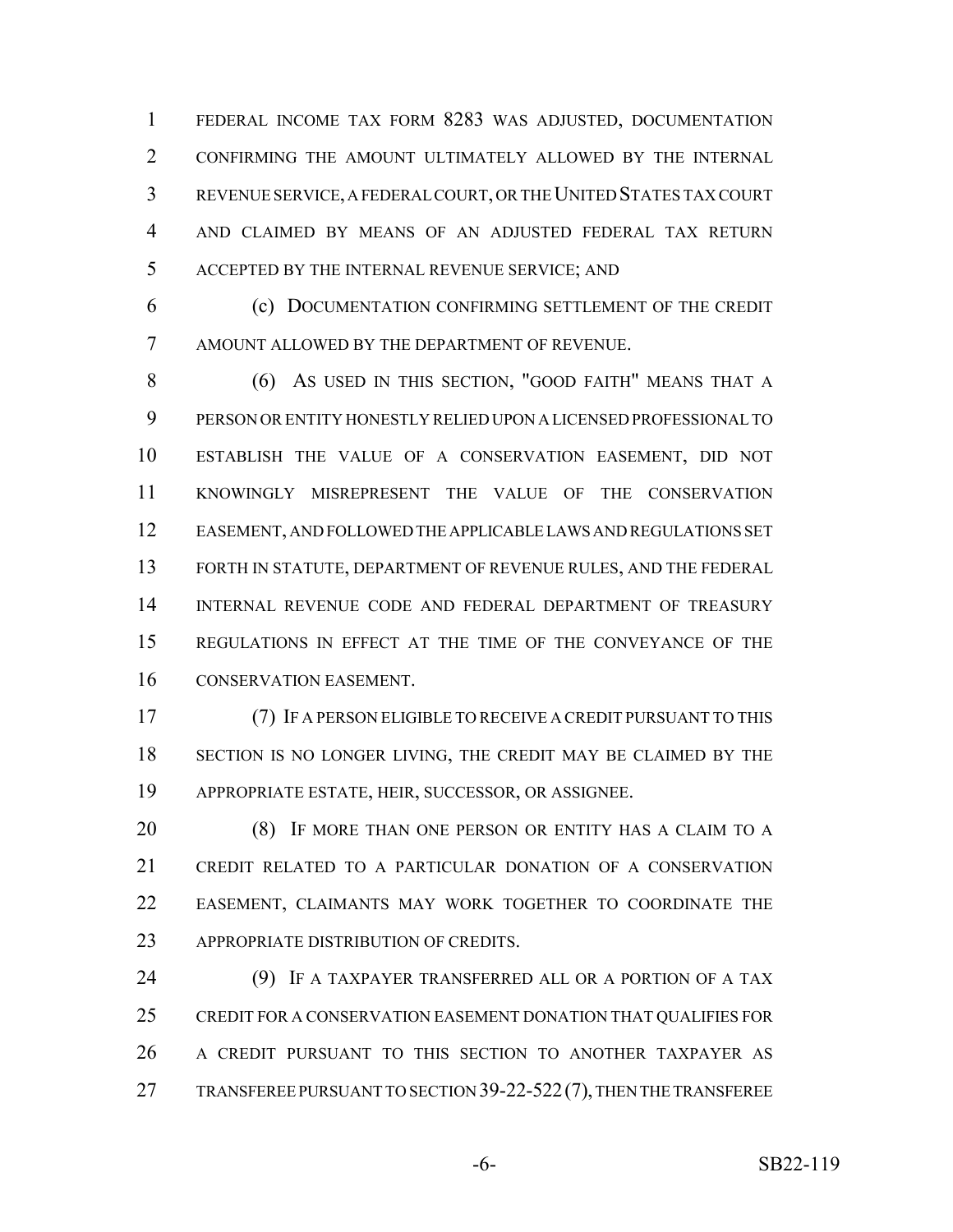MAY CLAIM A CREDIT PURSUANT TO THIS SECTION. THE TRANSFEROR AND ANY TRANSFEREES MAY SUBMIT CLAIMS FOR CREDITS PURSUANT TO THIS SECTION INDIVIDUALLY OR MUTUALLY AS A GROUP IF THEY AGREE UPON THE TERMS FOR DIVIDING THE CREDIT. APPLICANTS MUST ATTEMPT TO NOTIFY ANY OTHER TAXPAYER OR TRANSFEREE THAT WAS A PARTY TO THE TRANSFER THAT AN APPLICATION IS BEING MADE TO CLAIM A CREDIT PURSUANT TO THIS SECTION.ANY PARTY WHO RECEIVES SUCH NOTICE HAS NINETY DAYS FROM RECEIPT OF THE NOTICE TO FILE AN OBJECTION TO THE CLAIM FOR THE CREDIT.AN OBJECTION SHALL BE SUBMITTED IN THE FORM OF AN APPLICATION FOR A CREDIT AND SHALL SET FORTH THE PROPOSED ALTERNATIVE AMOUNT OR DISTRIBUTION OF THE CREDIT.THE AMOUNT OF COMPENSATION PROVIDED TO A TRANSFEREE SHALL NOT EXCEED THE AMOUNT PAID BY THE TRANSFEREE FOR THE CREDIT, LESS ANY AMOUNT THAT WAS REINSTATED, REIMBURSED, OR OTHERWISE ALLOWED TO THE TRANSFEREE AS A RESULT OF A SETTLEMENT, LITIGATION, OR OTHER MEANS THAT PROVIDED COMPENSATION TO THE TRANSFEREE UNLESS OTHERWISE MUTUALLY AGREED UPON BY THE PARTIES.

 (10) IF AN OBJECTION TO A CLAIM FOR A CREDIT IS FILED PURSUANT TO SUBSECTION (9) OF THIS SECTION, THE DIVISION OF CONSERVATION SHALL REFER THE MATTER TO THE OMBUDSMAN DESIGNATED PURSUANT TO SECTION 12-15-108 FOR FINAL RESOLUTION OF ANY DISPUTES RELATED TO AMOUNTS TO BE ALLOWED PURSUANT TO THIS SECTION.

24 (11) CREDITS ALLOWED PURSUANT TO THIS SECTION ARE NOT REFUNDABLE, BUT MAY BE TRANSFERRED OR CARRIED FORWARD IN THE SAME MANNER AS CREDITS ALLOWED PURSUANT TO SECTION 39-22-522 (4)(a) FOR A PERIOD BEGINNING AT THE TIME OF THE ISSUANCE OF THE